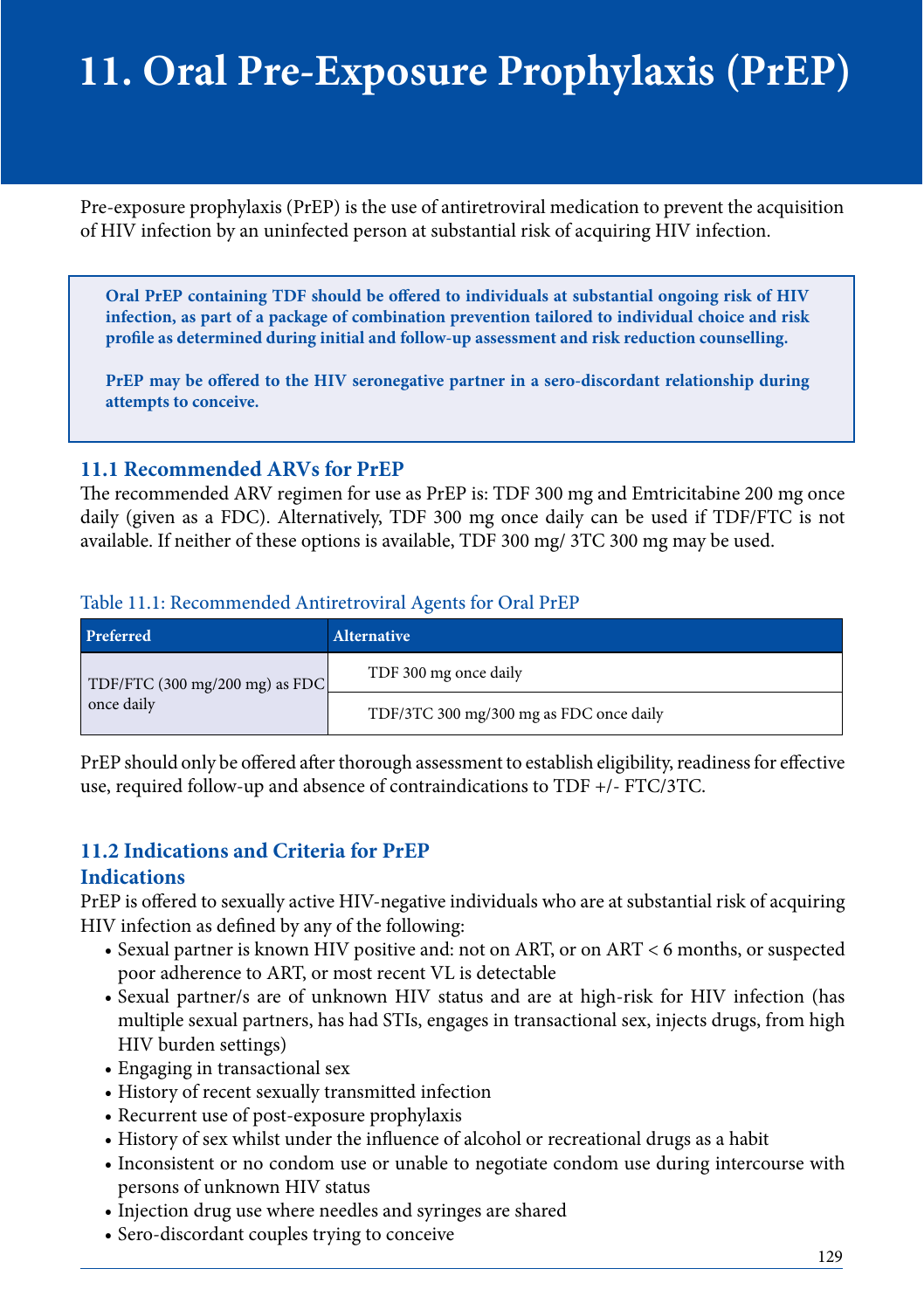# **Criteria**

To qualify for PrEP, patients must meet ALL of the following criteria:

- Confirmed HIV negative (rapid antibody testing following the HTS algorithm on the day of PrEP initiation is adequate confirmation of HIV-negative status)
- Does not have a current or recent (within past one month) illness consistent with acute HIV infection (fever, sore throat, muscle or joint pains, swollen glands, diarrhoea or headache) in combination with a preceding high-risk exposure for HIV
- Assessed as ready to adhere to PrEP and willing to attend follow-up evaluations including repeat HIV testing and monitoring for side effects
- No contraindication to use of TDF +/- FTC/3TC

**PrEP does not eliminate the risk of HIV infection; also it does not prevent STIs or unintended pregnancies. It should, therefore, be offered as part of a combination prevention package that includes risk reduction counselling, HIV testing, condoms and lubricants, STI screening and treatment, contraception, needle exchange and opioid replacement therapy.**

# **11.3 Risk Behaviour Assessment**

Providers should make every effort to establish rapport with potential PrEP clients, provide adequate privacy and offer assurances of confidentiality. A non-judgemental attitude will contribute towards open conversation where clients will be free to share accurate information on risk (for risk assessment, Table 11.2) and concerns about PrEP. PrEP should only be offered after thorough assessment to establish eligibility, readiness for effective use, commitment to adhere to required follow-up and absence of contraindications to TDF and/or FTC.

#### Table 11.2: Risk Behaviour Assessment

In the last 6 months: Have you been sexually active? Have you had more than one sexual partner? Have you had sexual contact where neither you nor your sexual partner was wearing a condom? How many of your sexual partners were HIV-positive or unknown HIV status? Have you had sex with HIV-positive partners or persons of unknown HIV status without a condom? Have you been treated for a sexually transmitted infection? Have you injected drugs that were not prescribed by healthcare provider? If yes, did you use syringes, needles or other drug preparation equipment that had already been used by another person? Have you had sex while you or your partner was under the influence of alcohol or drugs? History of GBV? Are you in a HIV discordant relationship newly diagnosed?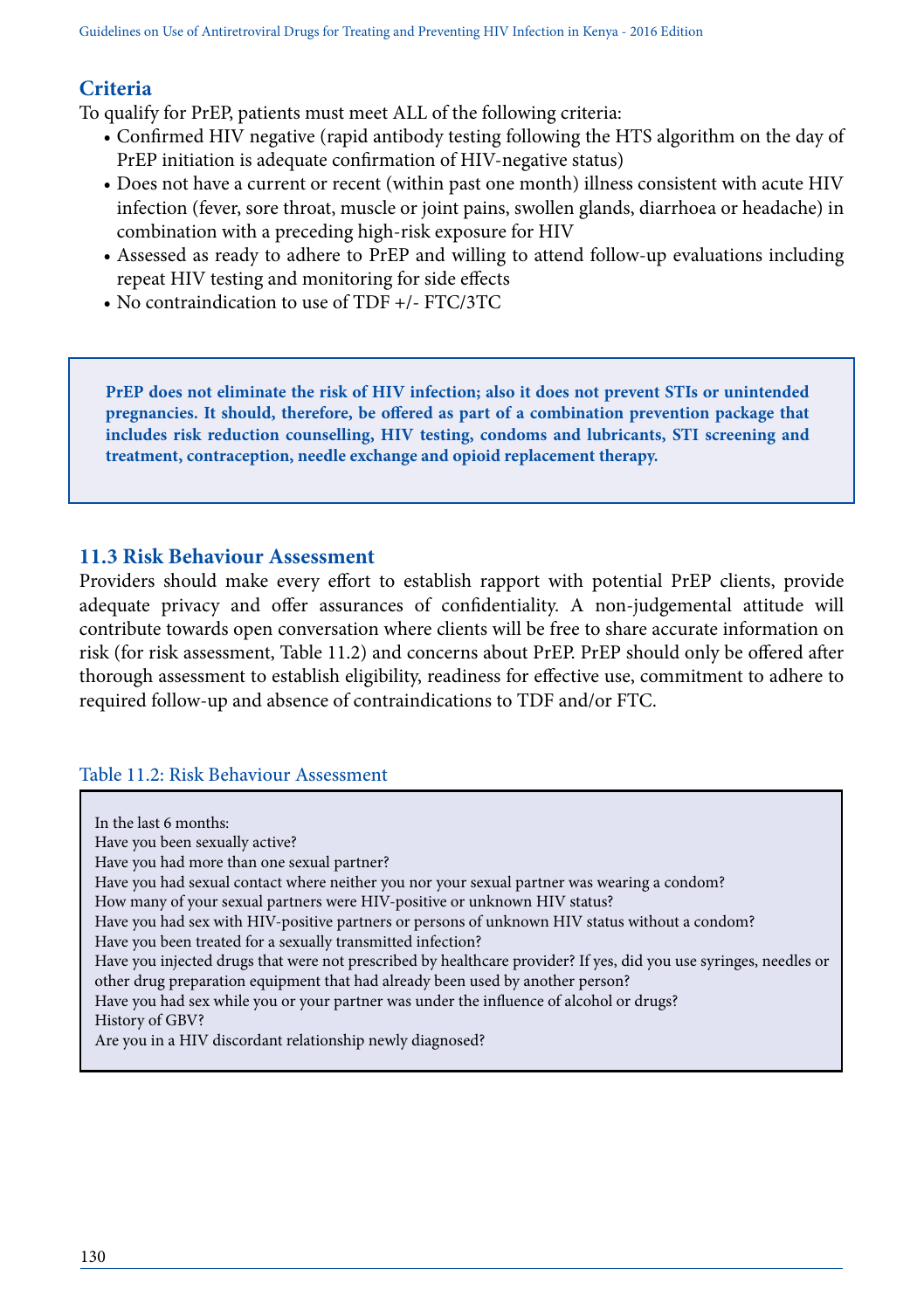# **11.4 Minimum Required Laboratory Evaluation for PrEP**

Before initiating PrEP, the following investigations should be performed:

- Rapid HIV test as per HTS guidelines
- Baseline creatinine is recommended but should not delay initiation of PrEP. For clients with pre-existing risk factor for renal impairment (such as age > 65 years, diabetes, uncontrolled hypertension, glomerulonephritis, HBV and HCV infection), every effort should be made to obtain a serum creatinine prior to initiation of PrEP

• Where available: HBsAg and HCV serology; if HBsAg is negative, offer HBV vaccination The following investigations should be done for monitoring patients on PrEP

- Rapid HIV antibody test every 3 months
- Annual serum creatinine and CrCl

| <b>Visit</b>                                               | <b>Action</b>                                                                                                                                                                                                                                                                                                                                                                                                                                                                                                                                                                                                                                                                                                                                                                                                                                                                                                                                                                                                                                                                    |
|------------------------------------------------------------|----------------------------------------------------------------------------------------------------------------------------------------------------------------------------------------------------------------------------------------------------------------------------------------------------------------------------------------------------------------------------------------------------------------------------------------------------------------------------------------------------------------------------------------------------------------------------------------------------------------------------------------------------------------------------------------------------------------------------------------------------------------------------------------------------------------------------------------------------------------------------------------------------------------------------------------------------------------------------------------------------------------------------------------------------------------------------------|
| First (Screening Visit)<br>Clinician Visit                 | • HIV testing and counselling<br>• Evaluate for eligibility & willingness and readiness to take oral PrEP<br>• Educate about the risks, benefits and limitations of PrEP<br>• Educate client about recognizing symptoms of acute HIV infection<br>and what to do if such symptoms occur (i.e. urgently return for HIV<br>testing)<br>• Behaviour risk assessment<br>• STI screening, contraceptive counselling and services<br>• LMP and contraceptive use (for women); if pregnancy<br>suspected, obtain a pregnancy test. However, pregnancy in not a<br>contraindication to PrEP<br>• Adherence counselling<br>• Discuss combination prevention<br>• Laboratory Evaluation<br>- CrCl, HBsAg, pregnancy test (baseline investigations should not<br>delay initiation of PrEP)<br>If no contraindication to TDF and the client is eligible and ready, prescribe<br>TDF/FTC one tablet once daily for 30 days (alternative TDF/3TC one tablet<br>once daily for 30 days, or TDF 300 mg once daily for 30 days); agree on a<br>follow-up date before the prescription is finished |
| Visit 2 (Month 1)<br>Counsellor/Clinician Visit            | • Counsellor/ Clinician visit<br>• Safety monitoring clinical assessment<br>• HIV testing<br>• Adherence and risk reduction counselling<br>• Offer HBV vaccination if available and HBsAg negative                                                                                                                                                                                                                                                                                                                                                                                                                                                                                                                                                                                                                                                                                                                                                                                                                                                                               |
| Visits Months 3, 9, 15, 18<br>Counsellor-led visits        | • HIV testing and counselling<br>• HIV risk review and assessment for PrEP continuation<br>• Support adherence counselling                                                                                                                                                                                                                                                                                                                                                                                                                                                                                                                                                                                                                                                                                                                                                                                                                                                                                                                                                       |
| Visits for months 6, 12, 18, 24, 36<br>Clinician-led visit | • HIV test<br>• Creatinine and creatinine clearance annual (earlier, if indicated)<br>• Risk assessment review<br>• Adherence support<br>• Review for continuation or discontinuation of PrEP                                                                                                                                                                                                                                                                                                                                                                                                                                                                                                                                                                                                                                                                                                                                                                                                                                                                                    |

## Table 11.3: Summary of Initial and Follow-up Assessment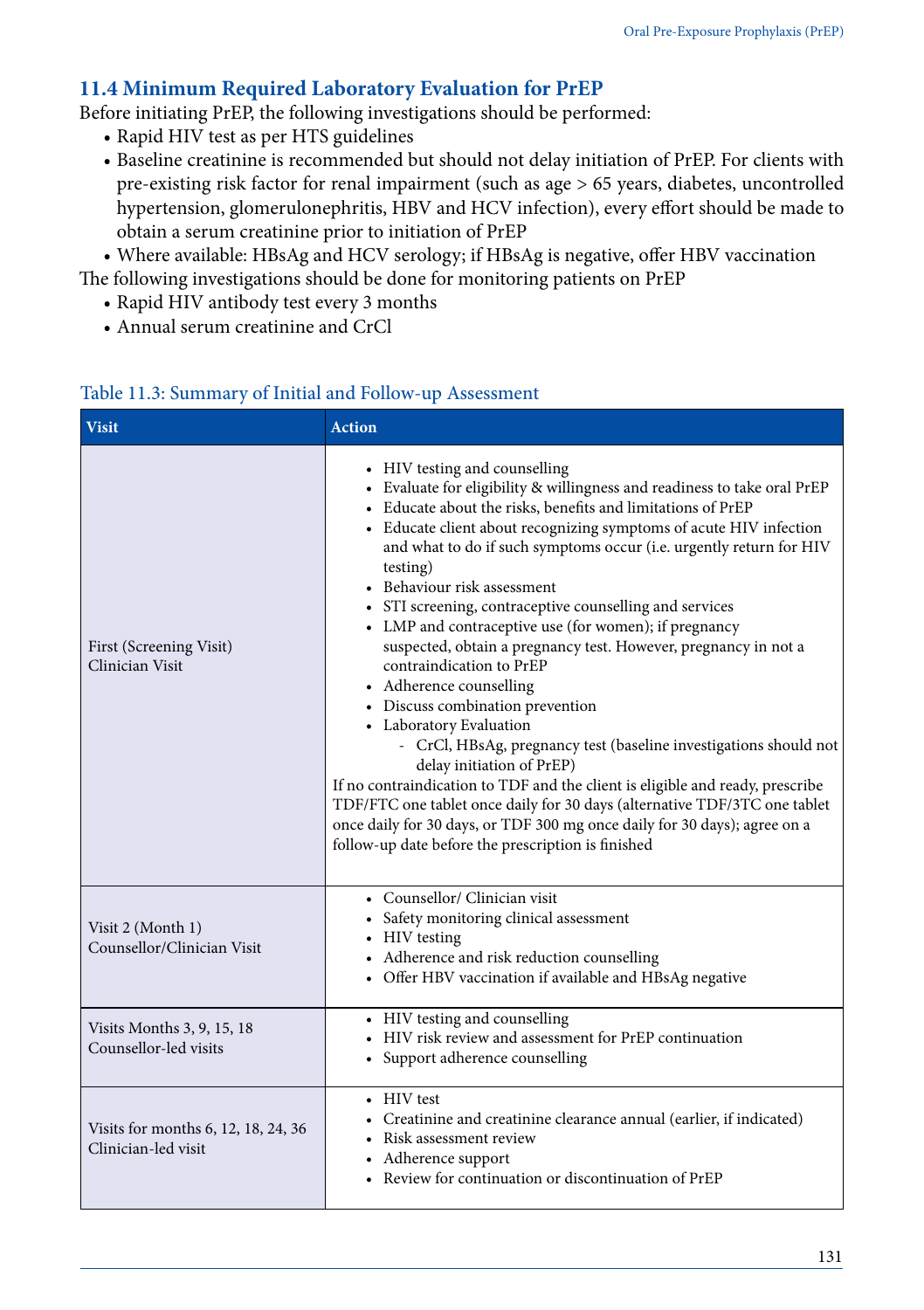During every visit,

- Reassess risk of HIV infection and offer risk reduction counselling. HIV testing should be repeated every 3 months
- Assess for adverse effects and adherence

Remind PrEP users that it takes 7 doses of PrEP to achieve adequate levels of the ARVs in tissues to be effective. During these days, safer sex practices should be encouraged (including abstinence and condoms).

# **11.5 Contra-indications to Oral PrEP**

- HIV infection or suspected acute HIV infection (i.e. flu-like symptoms in the last 4 weeks in combination with a preceding high-risk exposure for HIV)
- Adolescents < 35 kg or age < 15 years
- Impaired renal function (estimated creatinine clearance of <50 ml/min)
- Unable or unwilling to adhere to prescribed PrEP or follow-up schedule

| Screening                                 | <b>Action</b>                                                                                                                                                                                                                                                                                                                                                                                                                                                                                                                                                                                                                                                                                                                                                                                                                                                                                                                                                                                                                                                                              |  |  |  |  |
|-------------------------------------------|--------------------------------------------------------------------------------------------------------------------------------------------------------------------------------------------------------------------------------------------------------------------------------------------------------------------------------------------------------------------------------------------------------------------------------------------------------------------------------------------------------------------------------------------------------------------------------------------------------------------------------------------------------------------------------------------------------------------------------------------------------------------------------------------------------------------------------------------------------------------------------------------------------------------------------------------------------------------------------------------------------------------------------------------------------------------------------------------|--|--|--|--|
| HIV-positive at<br>initial evaluation     | Do not start PrEP, counsel and link to treatment and prevention                                                                                                                                                                                                                                                                                                                                                                                                                                                                                                                                                                                                                                                                                                                                                                                                                                                                                                                                                                                                                            |  |  |  |  |
| HIV-positive after<br>initiation of PrEP  | Discontinue PrEP, counsel and link to treatment and prevention                                                                                                                                                                                                                                                                                                                                                                                                                                                                                                                                                                                                                                                                                                                                                                                                                                                                                                                                                                                                                             |  |  |  |  |
| Positive STI Screen                       | Thorough genitourinary and anorectal examination, urine dipstix for urethritis,<br>serological testing for syphilis, full STI evaluation of resources available. (Refer to STI<br>algorithm). Refer to guidelines on syndromic management of STIs                                                                                                                                                                                                                                                                                                                                                                                                                                                                                                                                                                                                                                                                                                                                                                                                                                          |  |  |  |  |
| HBsAg-negative                            | Offer HBV vaccination                                                                                                                                                                                                                                                                                                                                                                                                                                                                                                                                                                                                                                                                                                                                                                                                                                                                                                                                                                                                                                                                      |  |  |  |  |
| HBsAg-positive                            | This is not a contraindication to PrEP. However, will require monitoring of liver function<br>and referral for management of liver disease                                                                                                                                                                                                                                                                                                                                                                                                                                                                                                                                                                                                                                                                                                                                                                                                                                                                                                                                                 |  |  |  |  |
| Flu-like illness after<br>initiating PrEP | Continue PrEP, test for HIV at first contact and after 28 days, and if negative, continue<br>with usual follow-up                                                                                                                                                                                                                                                                                                                                                                                                                                                                                                                                                                                                                                                                                                                                                                                                                                                                                                                                                                          |  |  |  |  |
| Side effects of PrEP                      | GIT - nausea, vomiting, weight loss: these are often mild, self-limiting and occur during<br>the first 1-2 months. Provide supportive counselling, offer symptomatic treatment e.g. anti-<br>emetics like Metoclopramide 10 mg 8 hourly for 3 to 5 days<br>Renal - transient increase in creatinine, and rarely proteinuria and Fanconi's syndrome<br>(presenting as polyuria, bone pain and weakness). Measure creatinine (and calculate<br>estimated creatinine clearance) at initiation of ART, at 1 and 4 months and annually<br>thereafter (or whenever indicated (symptom directed)). If creatinine clearance (eGFR)<br>< 50 ml/min; Do not start PrEP, recheck after 2 weeks. Refer for evaluation of underlying<br>renal disease. If the renal function returns to normal, reassess for PrEP and initiate/<br>continue PrEP. When restarting PrEP, optimum protection is reached after 7 doses of<br>PrEP. PrEP should not be prescribed for individuals using nephrotoxic drugs like acyclovir,<br>aminoglycosides, retinoids, instead, offer alternative HIV prevention services |  |  |  |  |
| Pregnancy or<br>breastfeeding             | Pregnancy and breastfeeding are not contraindications to provision of PrEP. Pregnant<br>or breastfeeding women whose sex partners are HIV positive or are at high risk of HIV<br>infection may benefit from PrEP as part of combination prevention of HIV infection.<br>PrEP is also indicated for HIV-negative in discordant partnerships who wish to conceive.<br>PrEP in these situations can be prescribed during the pre-conception period and<br>throughout pregnancy to reduce risk of sexual HIV infection                                                                                                                                                                                                                                                                                                                                                                                                                                                                                                                                                                         |  |  |  |  |

## Table 11.4: Managing Clinical and Laboratory Results on Initial and Follow-up Assessment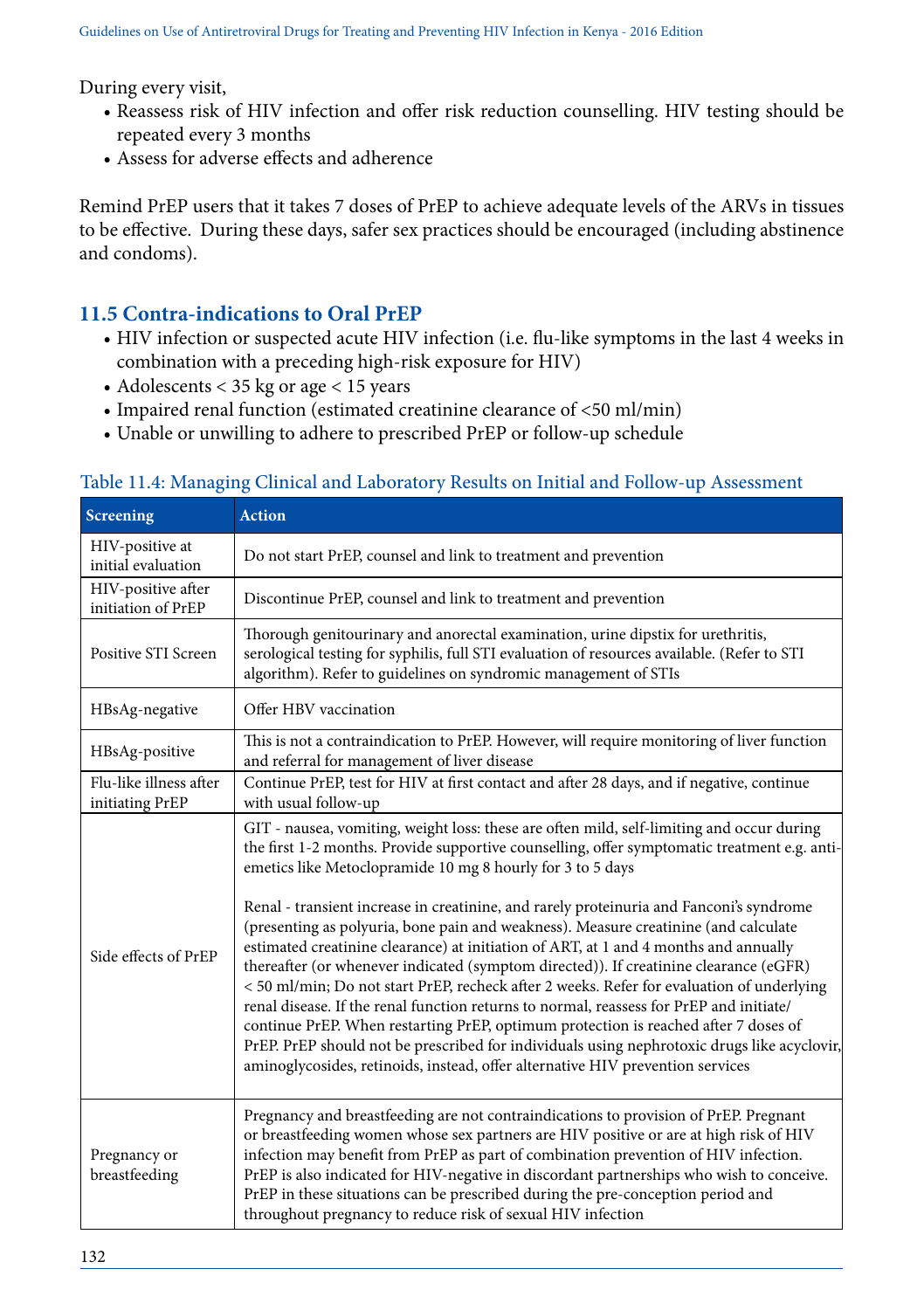# **11.6 Criteria for Discontinuing PrEP**

PrEP should be discontinued if ANY of the following criteria are met:

- HIV positive
- Change in risk status (low risk)
- Renal dysfunction with creatinine clearance below 50ml/min
- Client request to stop
- Sustained non-adherence
- Sustained viral suppression of the HIV positive partner in a discordant relationship. But the couple should continue consistent condom use

Users discontinuing PrEP due to low risk or requesting to stop should continue PrEP for at least 28 days after the last potential exposure to HIV. Reasons for discontinuation should be documented in the client's record.

## Table 11.5: Pre-Initiation Education Check-list

| How PrEP works as part of combination prevention                                                                                                                                                                                                                                                                                                                                                                                              | Explain the need for baseline and follow-up tests<br>including HIV testing                                                                                                                                                                                                                                                                         |
|-----------------------------------------------------------------------------------------------------------------------------------------------------------------------------------------------------------------------------------------------------------------------------------------------------------------------------------------------------------------------------------------------------------------------------------------------|----------------------------------------------------------------------------------------------------------------------------------------------------------------------------------------------------------------------------------------------------------------------------------------------------------------------------------------------------|
| Limitations of PrEP<br>• Link efficacy to adherence<br>• PrEP reduces but does not eliminate the risk of<br>acquiring HIV<br>• PrEP does not prevent pregnancies and STIs                                                                                                                                                                                                                                                                     | Discuss when and how PrEP may be discontinued                                                                                                                                                                                                                                                                                                      |
| PrEP use<br>• The medications used (show the client the<br>pills)<br>• How the medications are used (daily)<br>• Number of daily doses required to achieve<br>efficacy (7 doses)<br>• What to do when doses are missed (continue<br>daily doses)<br>• Discontinuation of PrEP (need to continue for<br>28 days from last potential exposure to HIV)<br>• Side effects and what to do in case these are<br>experienced (Consult the clinician) | Discuss what to do in case of client experiences<br>symptoms of seroconversion (acute HIV infection)                                                                                                                                                                                                                                               |
| Long-term use and safety of PrEP                                                                                                                                                                                                                                                                                                                                                                                                              | Risk reduction counselling and Support<br>Education (risk and safer sex practices)<br>Managing mental health needs<br>Couple counselling<br>Access to, and consistent use of condoms and lubricants<br>Access to and need for frequent HIV testing<br>Early access to ART<br><b>VMMC</b><br>STI screening and treatment<br>Harm reduction for PWID |